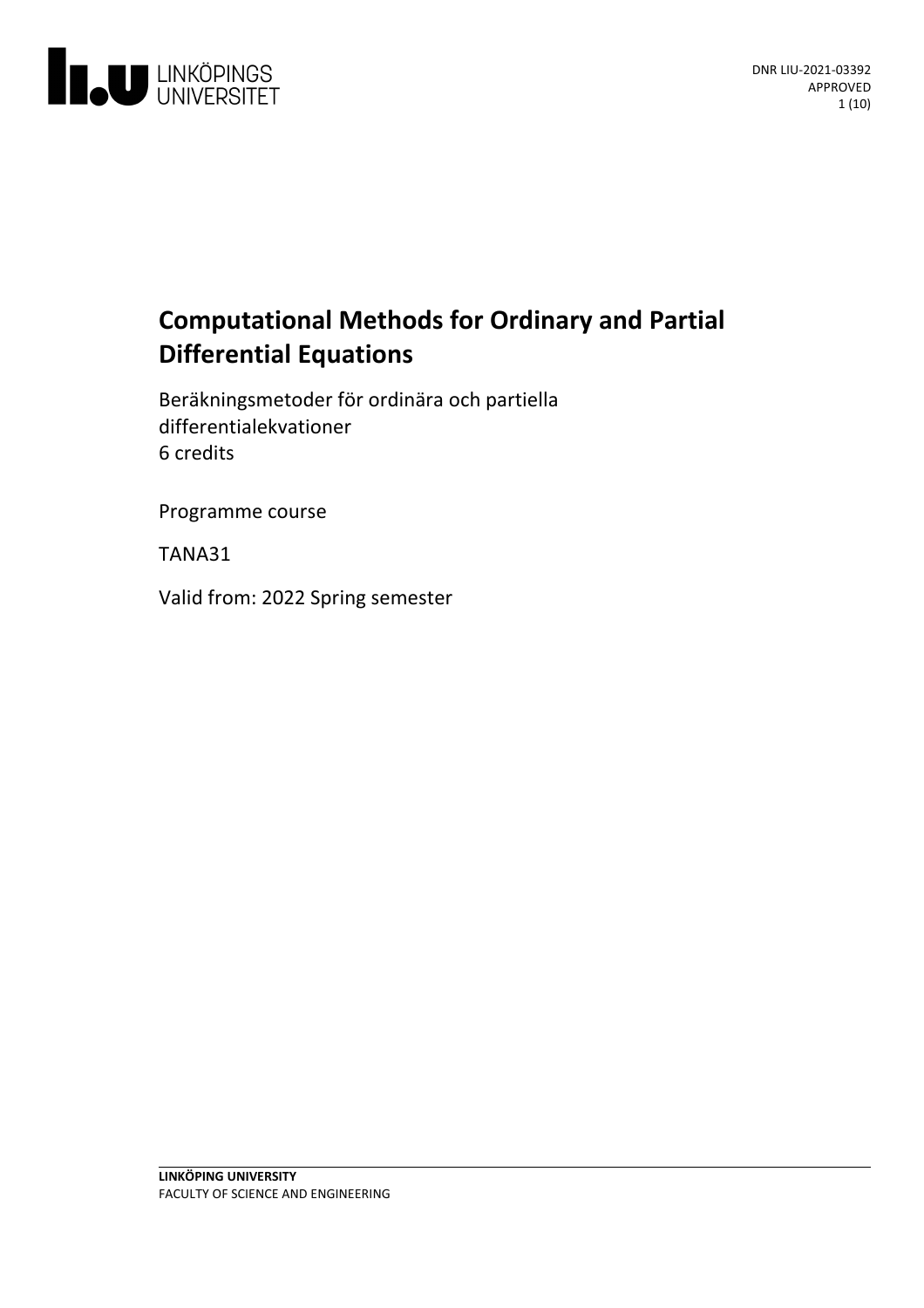| Determined by                                                           | <b>Main field of study</b>       |                                      |
|-------------------------------------------------------------------------|----------------------------------|--------------------------------------|
| Board of Studies for Electrical<br>Engineering, Physics and Mathematics | Mathematics, Applied Mathematics |                                      |
| Date determined                                                         | Course level                     | <b>Progressive</b><br>specialisation |
| 2021-09-01                                                              | Second cycle                     | A <sub>1</sub> X                     |
| <b>Revised by</b>                                                       | Disciplinary domain              |                                      |
|                                                                         | Natural sciences                 |                                      |
| <b>Revision date</b>                                                    | Subject group                    |                                      |
|                                                                         | <b>Mathematics</b>               |                                      |
| <b>Offered first time</b>                                               | Offered for the last time        |                                      |
| Spring semester 2017                                                    |                                  |                                      |
| <b>Department</b>                                                       | <b>Replaced by</b>               |                                      |
| Matematiska institutionen                                               |                                  |                                      |
|                                                                         |                                  |                                      |

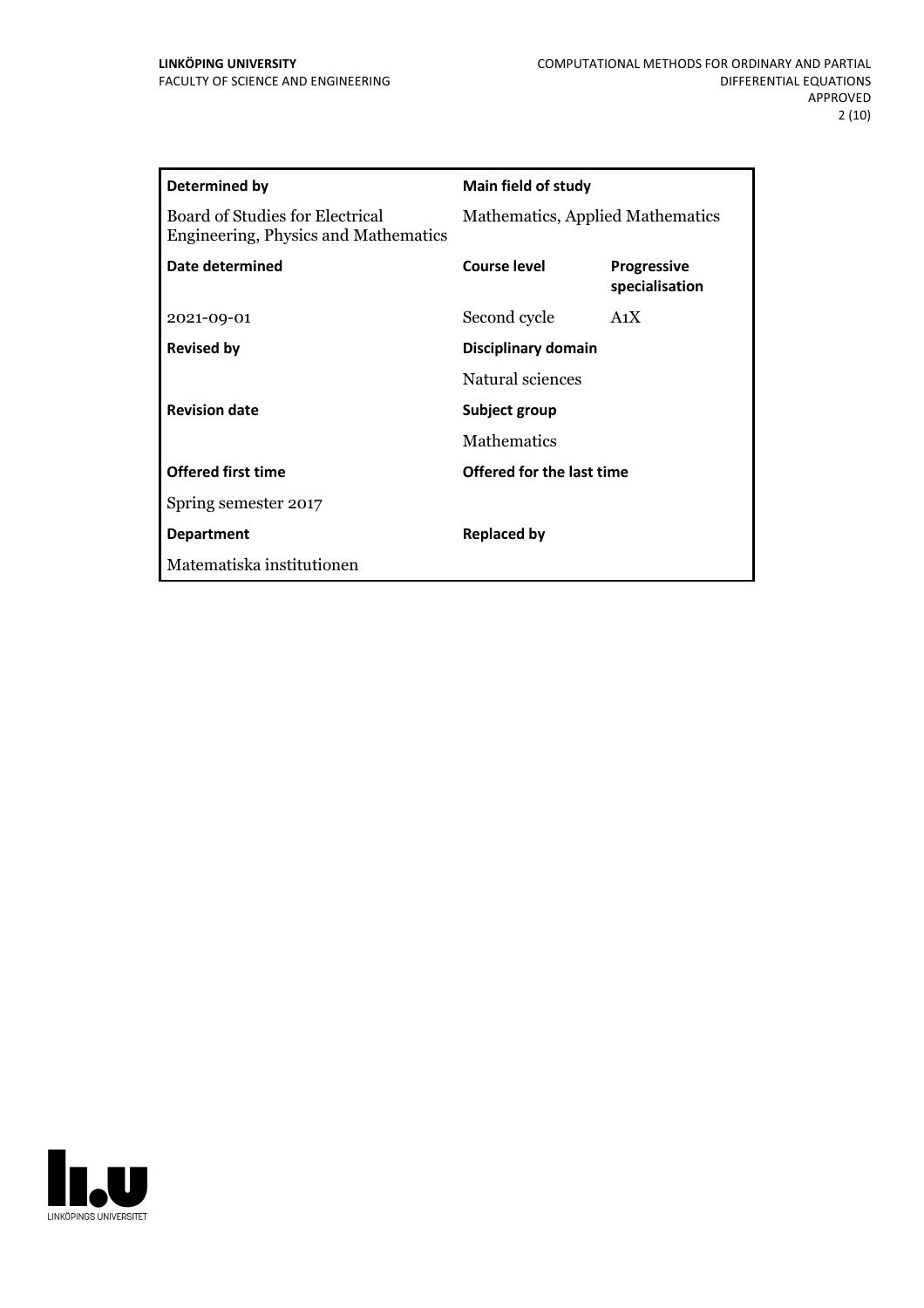# Specific information

The course is cancelled 2022.

# Course offered for

- Master of Science in Mechanical Engineering
- Master of Science in Applied Physics and Electrical Engineering
- Master of Science in Applied Physics and Electrical Engineering International
- Master's Programme in Mathematics

## **Prerequisites**

Calculus in several variables, Linear algebra and some skills in programming.

## Intended learning outcomes

Many important problems from technology, science and economics are formulated in terms of differential equations. Thus it is important to be able to solve such equations accurately and efficiently. In the course we treat finite difference approximations of partial differential equations and numerical methods for solving ordinary differential equations. The theory is illustrated by using problems from relevantapplications. After <sup>a</sup> completed course the student should be able to

- discuss important concepts
- derive difference approximations of derivatives with desired properties and
- explain how boundary conditions should be treated numerically. explain and use standard methods, in particular Runge-Kutta type
- methods, for solving time dependent problems.<br>• explain what stiffness is and use implicit time stepping methods for solving stiff problems.<br>• explain the requirements on the computational mesh that need to be
- 
- fulfilled in order for a finite difference solution to give a good solution.<br>• write Matlab programs that solves different types of partial differential
- equations.<br>• judge the quality of a numerical solution

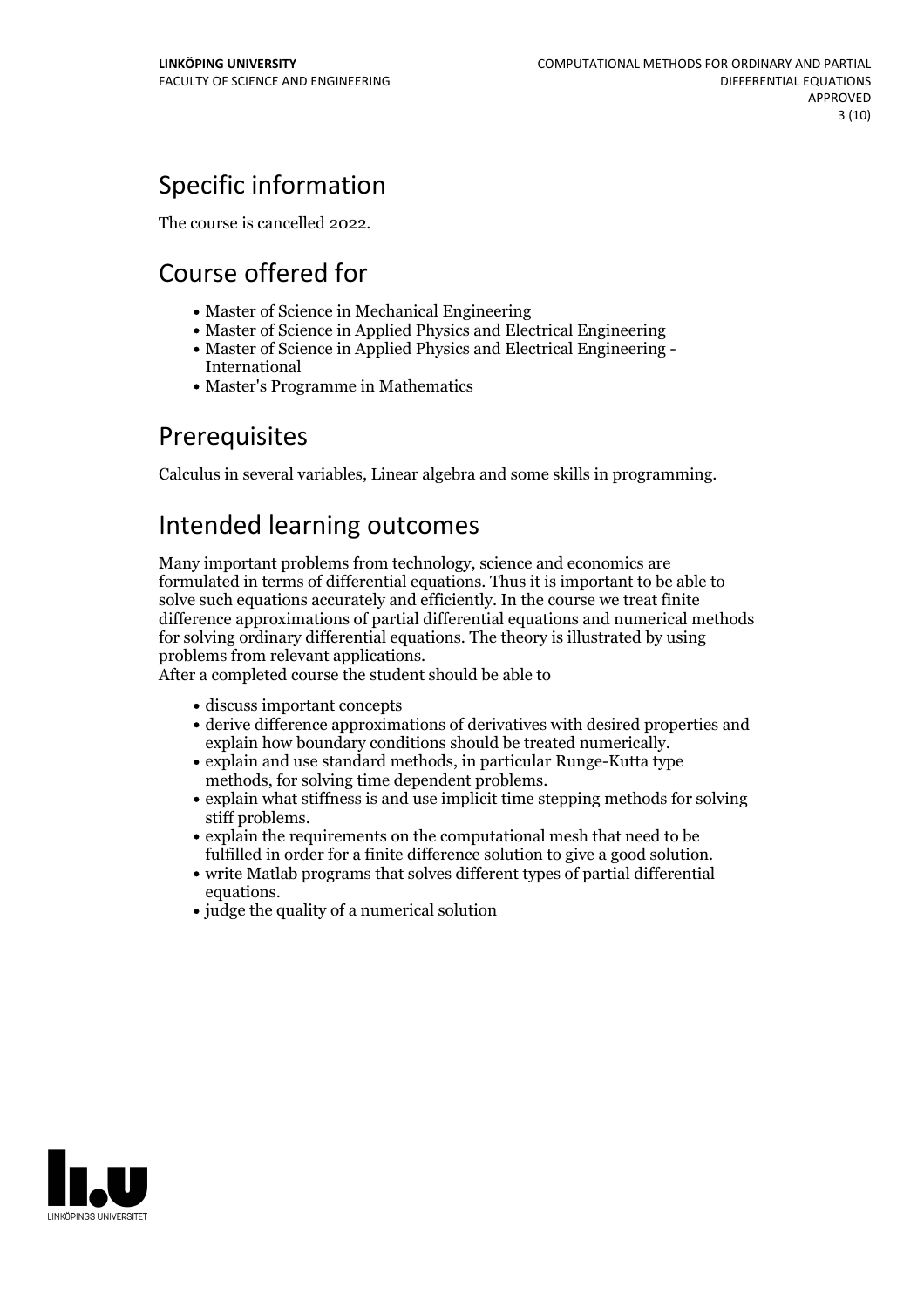## Course content

Classification of differential equations, order of accuracy, consistency,<br>convergence, wellposedness, stability, stability analysis using the Fourier ansatz.<br>Ordinary differential equations: Runge-Kutta methods, explicit a

Partial differential equations: finite difference methods, interpolation of boundary conditions, Crank-Nicholson method.

## Teaching and working methods

Lectures, lessons and computer exercises.

## Examination

UPG1 Assignments 4 credits U, 3, 4, 5 LAB1 Laboratory work 2 credits U, G The first three course aims are examined with TEN1. The fourth and fifth are examined with LAB1.

## Grades

Four-grade scale, LiU, U, 3, 4, 5

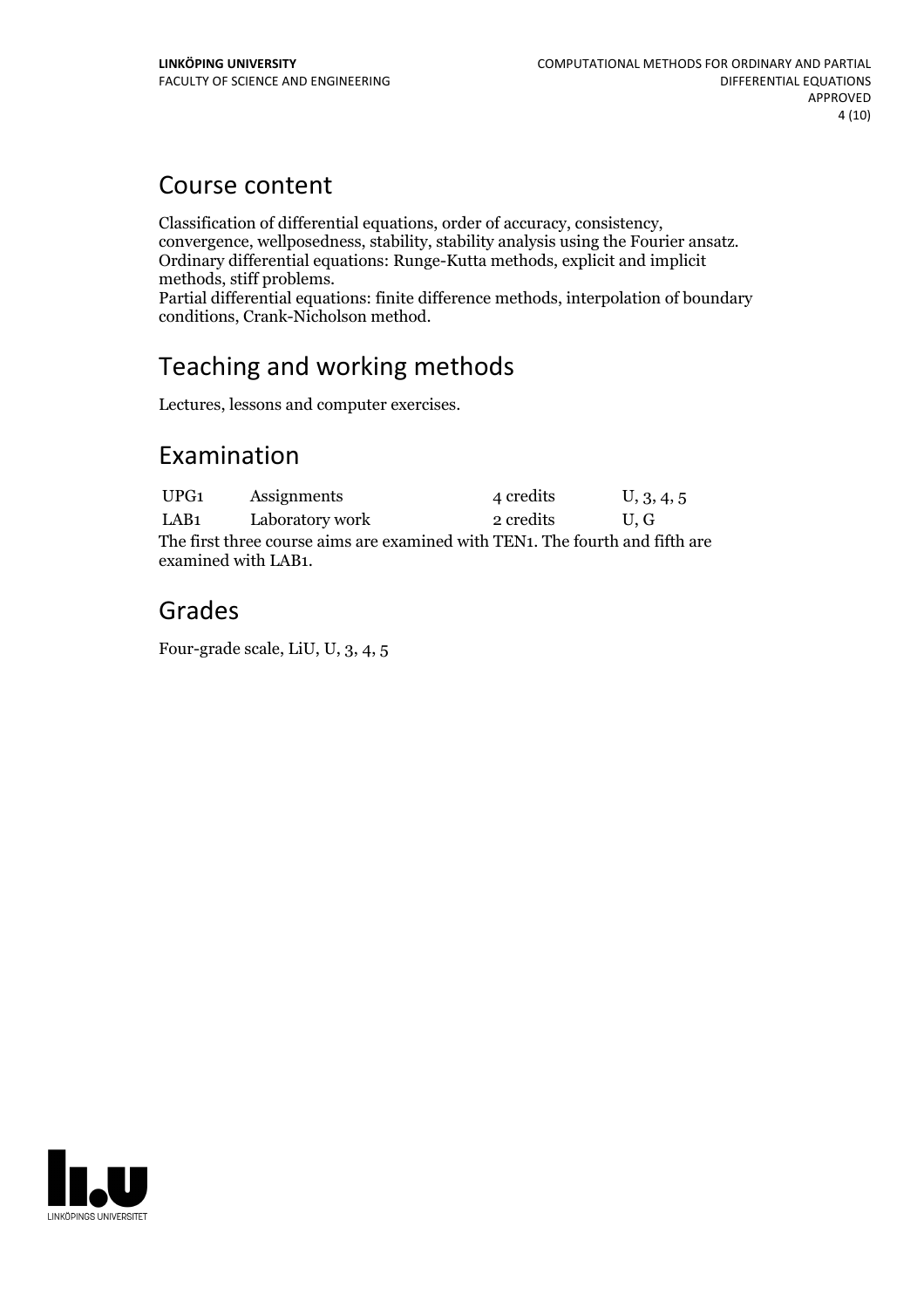## Other information

### **About teaching and examination language**

The teaching language is presented in the Overview tab for each course. The examination language relates to the teaching language as follows:

- If teaching language is "Swedish", the course as a whole could be given in Swedish, or partly in English. Examination language is Swedish, but parts
- of the examination can be in English.<br>
If teaching language is "English", the course as a whole is taught in English.<br>
Examination language is English.<br>
If teaching language is "Swedish/English", the course as a whole will
- taught in English if students without prior knowledge of the Swedish language participate. Examination language is Swedish or English depending on teaching language.

#### **Other**

The course is conducted in a manner where both men's and women's experience and knowledge are made visible and developed.

The planning and implementation of a course should correspond to the course syllabus. The course evaluation should therefore be conducted with the course syllabus as a starting point.

If special circumstances prevail, the vice-chancellor may in a special decision specify the preconditions for temporary deviations from this course syllabus, and delegate the right to take such decisions.

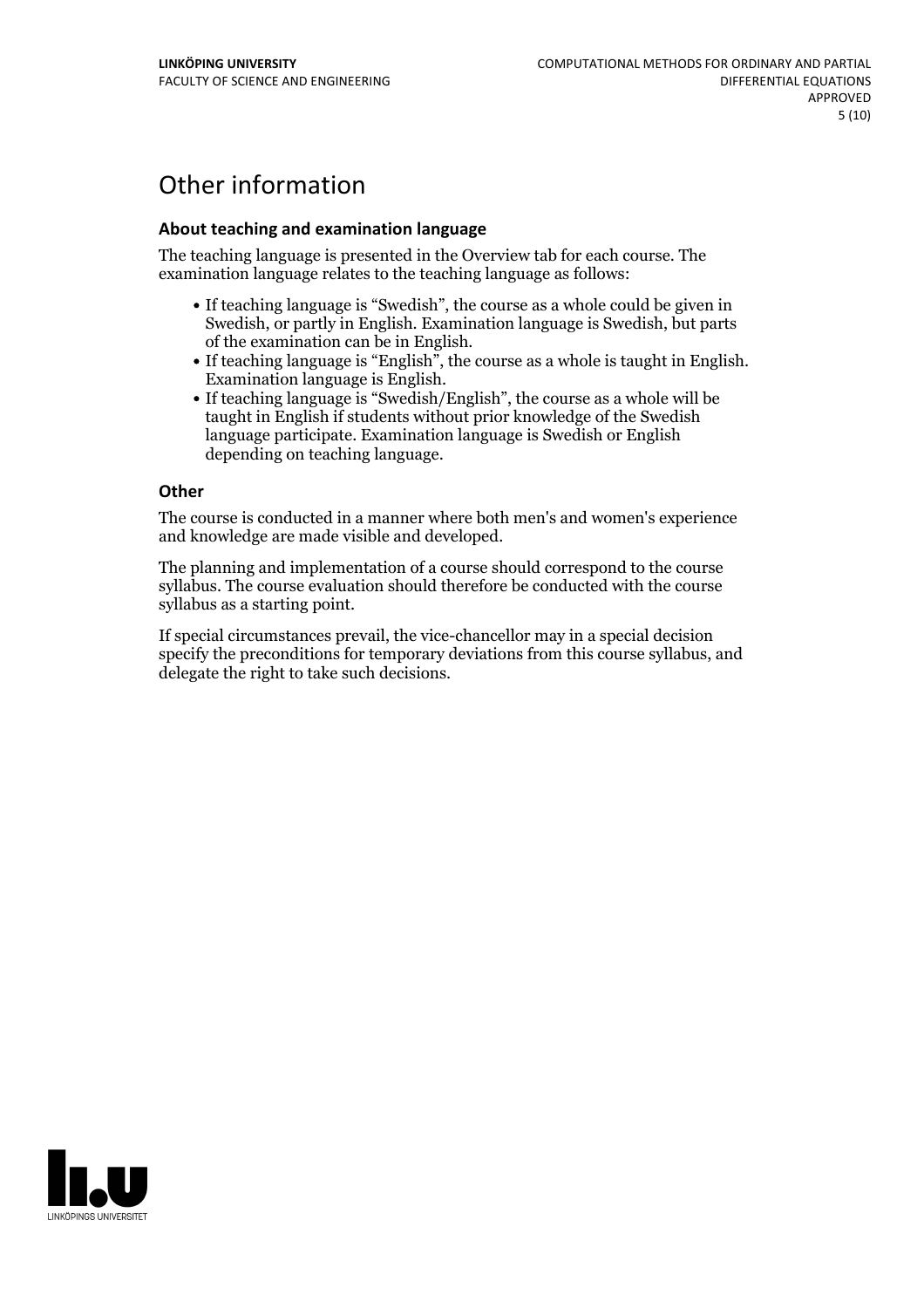## **Common rules**

## Course syllabus

A syllabus must be established for each course. The syllabus specifies the aim and contents of the course, and the prior knowledge that a student must have in order to be able to benefit from the course.

## Timetabling

Courses are timetabled after a decision has been made for this course concerning its assignment to a timetable module.

## Interruption in and deregistration from a course

The LiU decision, Guidelines concerning confirmation of participation in education (Dnr LiU-2020-02256), states that interruptions in study are to be recorded in Ladok. Thus, all students who do not participate in a course for which they have registered must record the interruption, such that the registration on the course can be removed. Deregistration from or interrupting a course is carried out using <sup>a</sup> web-based form: https://www.lith.liu.se/for- [studenter/kurskomplettering?l=en.](https://www.lith.liu.se/for-studenter/kurskomplettering?l=en)

## Cancelled coursesand changes to the course syllabus

Courses with few participants (fewer than 10) may be cancelled or organised in a manner that differs from that stated in the course syllabus. The Dean is to deliberate and decide whether a course is to be cancelled or changed from the course syllabus.

## Guidelines relating to examinations and examiners

For details, see Guidelines for education and examination for first-cycle and second-cycle education at Linköping University, Dnr LiU-2020-04501 [\(http://styrdokument.liu.se/Regelsamling/VisaBeslut/917592\)](http://styrdokument.liu.se/Regelsamling/VisaBeslut/917592).

An examiner must be employed as a teacher at LiU according to the LiU Regulations for Appointments, Dnr LiU-2021-01204 [\(https://styrdokument.liu.se/Regelsamling/VisaBeslut/622784](https://styrdokument.liu.se/Regelsamling/VisaBeslut/622784)). For courses in second-cycle, the following teachers can be appointed as examiner: Professor (including Adjunct and Visiting Professor), Associate Professor (including Adjunct), Senior Lecturer (including Adjunct and Visiting Senior Lecturer), Research Fellow, or Postdoc. For courses in first-cycle, Assistant Lecturer (including Adjunct and Visiting Assistant Lecturer) can also be appointed as examiner in addition to those listed for second-cycle courses. In exceptional cases, a Part-time Lecturer can also be appointed as an examiner at both first- and second cycle, see Delegation of authority for the Board of Faculty of Science and Engineering.

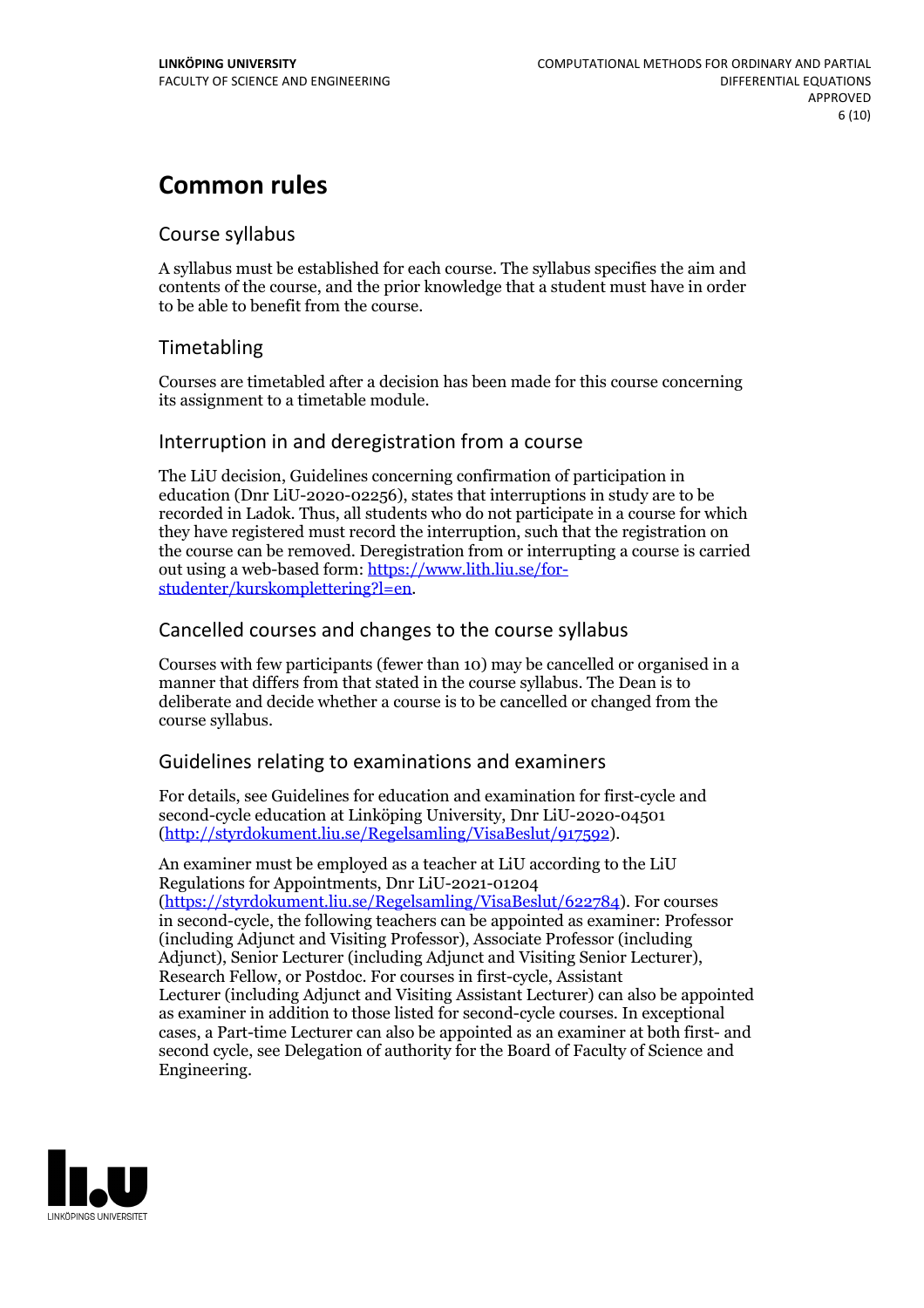## Forms of examination

#### **Principles for examination**

Written and oral examinations and digital and computer-based examinations are held at least three times a year: once immediately after the end of the course, once in August, and once (usually) in one of the re-examination periods. Examinations held at other times are to follow a decision of the faculty programme board.

Principles for examination scheduling for courses that follow the study periods:

- courses given in VT1 are examined for the first time in March, with re-examination in June and August
- courses given in VT2 are examined for the first time in May, with re-examination in August and October
- courses given in HT1 are examined for the first time in October, with re-examination in January and August
- courses given in HT2 are examined for the first time in January, with re-examination in March and in August.

The examination schedule is based on the structure of timetable modules, but there may be deviations from this, mainly in the case of courses that are studied and examined for several programmes and in lower grades (i.e. 1 and 2).

Examinations for courses that the faculty programme board has decided are to be held in alternate years are held three times during the school year in which the course is given according to the principles stated above.

Examinations for courses that are cancelled orrescheduled such that they are not given in one or several years are held three times during the year that immediately follows the course, with examination scheduling that corresponds to the scheduling that was in force before the course was cancelled or rescheduled.

When a course, or a written examination (TEN, DIT, DAT), is given for the last time, the regular examination and two re-examinations will be offered. Thereafter, examinations are phased out by offering three examinations during the following academic year at the same times as the examinations in any substitute course. If there is no substitute course, three examinations will be offered during re- examination periods during the following academic year. Other examination times are decided by the faculty programme board. In all cases above, the examination is also offered one more time during the academic year after the following, unless the faculty programme board decides otherwise. In total, 6 re-examinations are offered, of which 2 are regular re-examinations. In the examination registration system, the examinations given for the penultimate time and the last time are denoted.

If a course is given during several periods of the year (for programmes, or on different occasions for different programmes) the faculty programme board or boards determine together the scheduling and frequency of re-examination occasions.

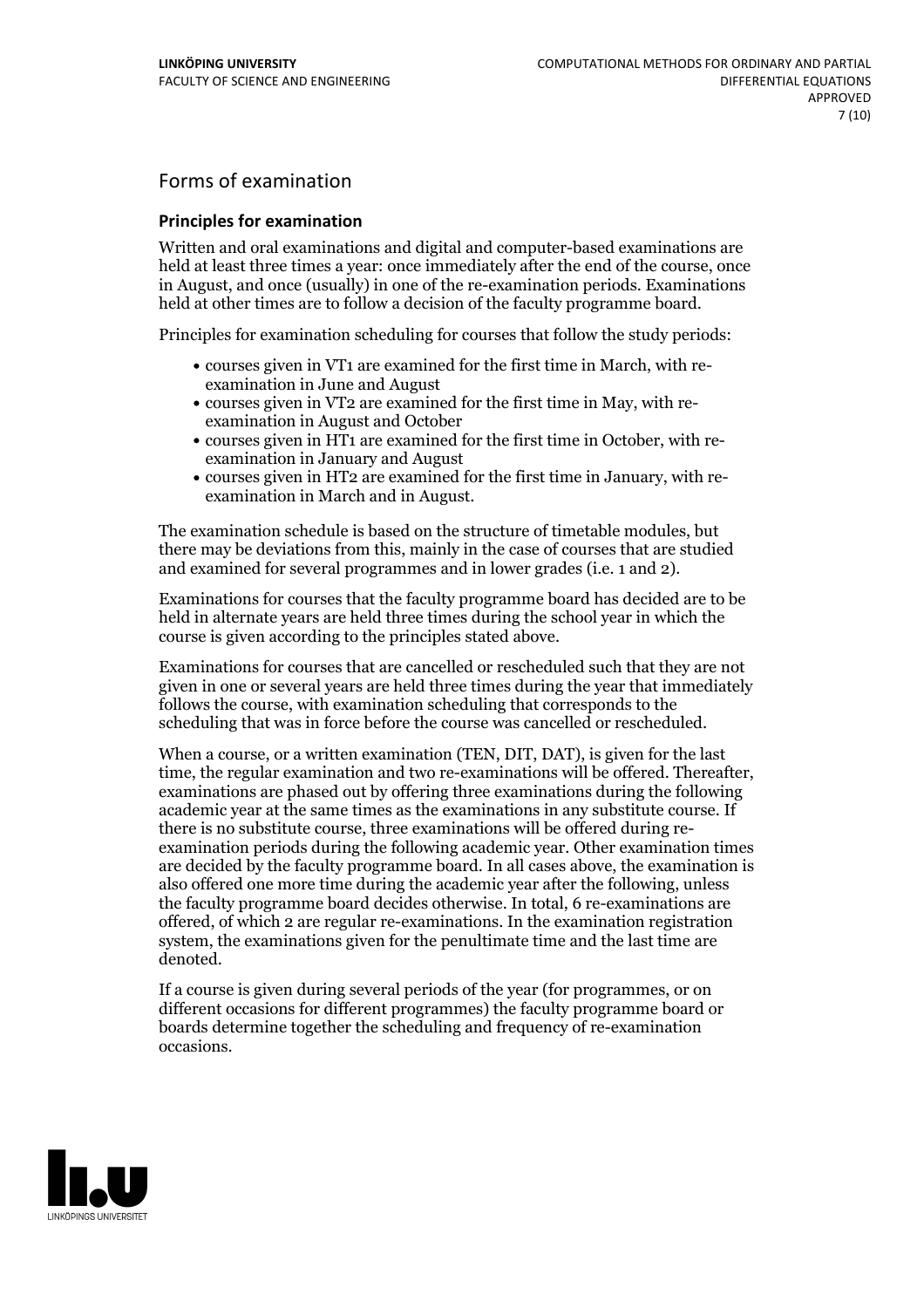### **Retakes of other forms of examination**

Regulations concerning retakes of other forms of examination than written examinations and digital and computer-based examinations are given in the LiU guidelines for examinations and examiners, [http://styrdokument.liu.se/Regelsamling/VisaBeslut/917592.](http://styrdokument.liu.se/Regelsamling/VisaBeslut/917592)

#### **Course closure**

For Decision on Routines for Administration of the Discontinuation of Educational Programs, Freestanding Courses and Courses in Programs, see DNR LiU-2021-04782. After a decision on closure and after the end of the discontinuation period, the students are referred to a replacement course (or similar) according to information in the course syllabus or programme syllabus. If a student has passed some part/parts of a closed program course but not all, and there is an at least partially replacing course, an assessment of crediting can be made. Any crediting of course components is made by the examiner.

#### **Registration for examination**

In order to take an written, digital or computer-based examination, registration in advance is mandatory, see decision in the university's rule book [https://styrdokument.liu.se/Regelsamling/VisaBeslut/622682.](https://styrdokument.liu.se/Regelsamling/VisaBeslut/622682) An unregistered student can thus not be offered a place. The registration is done at the Student Portal or in the LiU-app during the registration period. The registration period opens 30 days before the date of the examination and closes 10 days before the date of the examination. Candidates are informed of the location of the examination by email, four days in advance.

### **Code of conduct for students during examinations**

Details are given in a decision in the university's rule book: <http://styrdokument.liu.se/Regelsamling/VisaBeslut/622682>.

#### **Retakes for higher grade**

Students at the Institute of Technology at LiU have the right to retake written examinations and digital and computer-based examinations in an attempt to achieve a higher grade. This is valid for all examination components with code "TEN", "DIT" and "DAT". The same right may not be exercised for other examination components, unless otherwise specified in the course syllabus.

A retake is not possible on courses that are included in an issued degree diploma.

#### **Grades**

The grades that are preferably to be used are Fail (U), Pass (3), Pass not without distinction  $(4)$  and Pass with distinction  $(5)$ .

- Grades U, 3, 4, 5 are to be awarded for courses that have written or digital examinations.<br>• Grades Fail (U) and Pass (G) may be awarded for courses with a large
- degree of practical components such as laboratory work, project work and

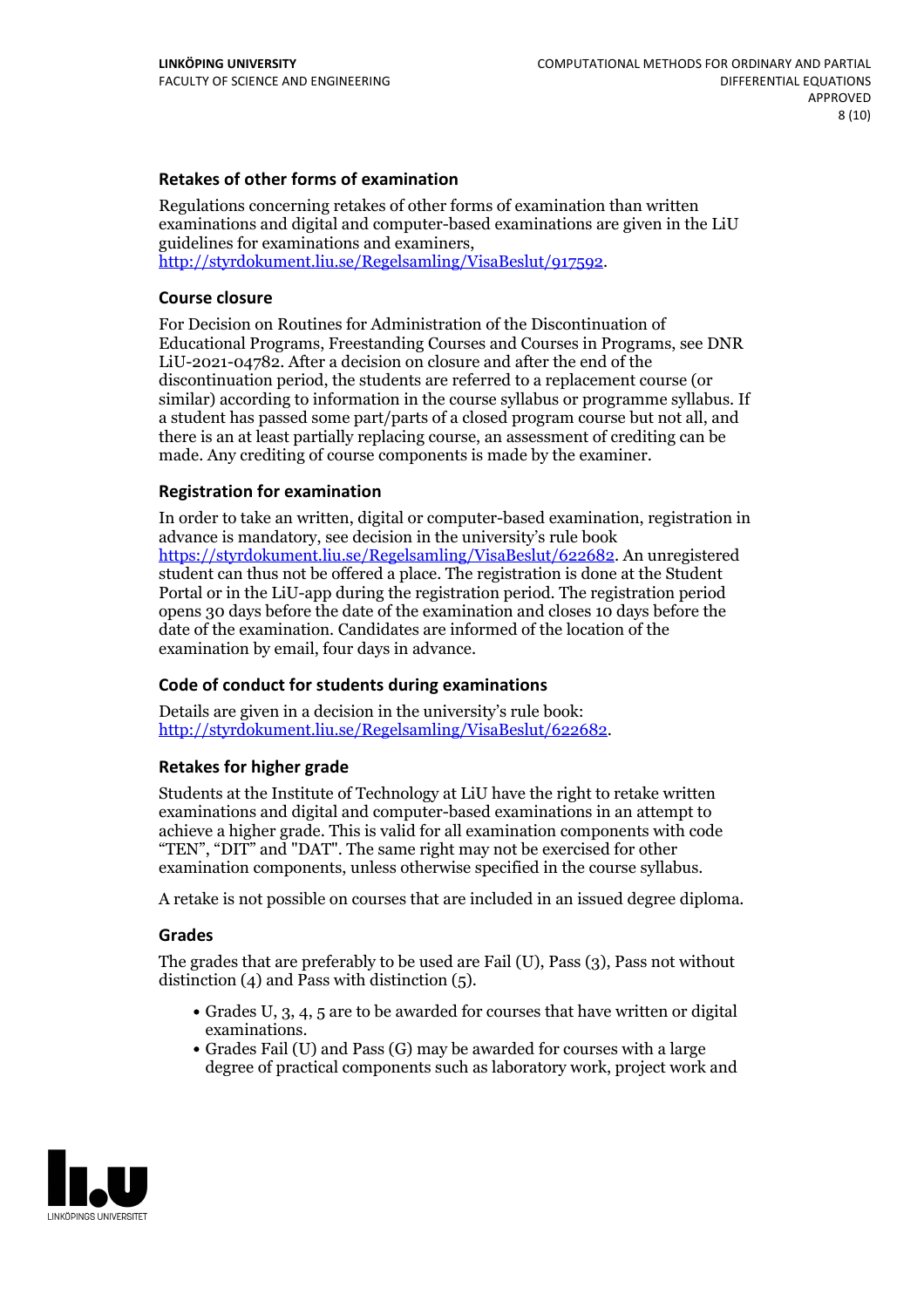group work.<br>• Grades Fail (U) and Pass (G) are to be used for degree projects and other independent work.

#### **Examination components**

The following examination components and associated module codes are used at the Faculty of Science and Engineering:

- Grades U, 3, 4, 5 are to be awarded for written examinations (TEN) and
- digital examinations (DIT).<br>• Examination components for which the grades Fail (U) and Pass (G) may be awarded are laboratory work (LAB), project work (PRA), preparatory written examination (KTR), digital preparatory written examination (DIK), oral examination (MUN), computer-based examination (DAT), home
- assignment (HEM), and assignment (UPG).<br>• Students receive grades either Fail (U) or Pass (G) for other examination components in which the examination criteria are satisfied principally through active attendance such as tutorial group (BAS) or examination item (MOM).<br>• Grades Fail (U) and Pass (G) are to be used for the examination
- components Opposition (OPPO) and Attendance at thesis presentation (AUSK) (i.e. part of the degree project).

In general, the following applies:

- 
- Mandatory course components must be scored and given <sup>a</sup> module code. Examination components that are not scored, cannot be mandatory. Hence, it is voluntary to participate in these examinations, and the voluntariness must be clearly stated. Additionally, if there are any associated conditions to
- the examination component, these must be clearly stated as well.<br>• For courses with more than one examination component with grades U,3,4,5, it shall be clearly stated how the final grade is weighted.

For mandatory components, the following applies (in accordance with the LiU Guidelines for education and examination for first-cycle and second-cycle education at Linköping University,<br>[http://styrdokument.liu.se/Regelsamling/VisaBeslut/917592\)](http://styrdokument.liu.se/Regelsamling/VisaBeslut/917592):

If special circumstances prevail, and if it is possible with consideration of the nature of the compulsory component, the examiner may decide to replace the compulsory component with another equivalent component.

For possibilities to alternative forms of examinations, the following applies (in accordance with the LiU Guidelines for education and examination for first-cycle [http://styrdokument.liu.se/Regelsamling/VisaBeslut/917592\)](http://styrdokument.liu.se/Regelsamling/VisaBeslut/917592):

If the LiU coordinator for students with disabilities has granted a student the right to an adapted examination for a written examination in an examination hall, the student has the right to it.